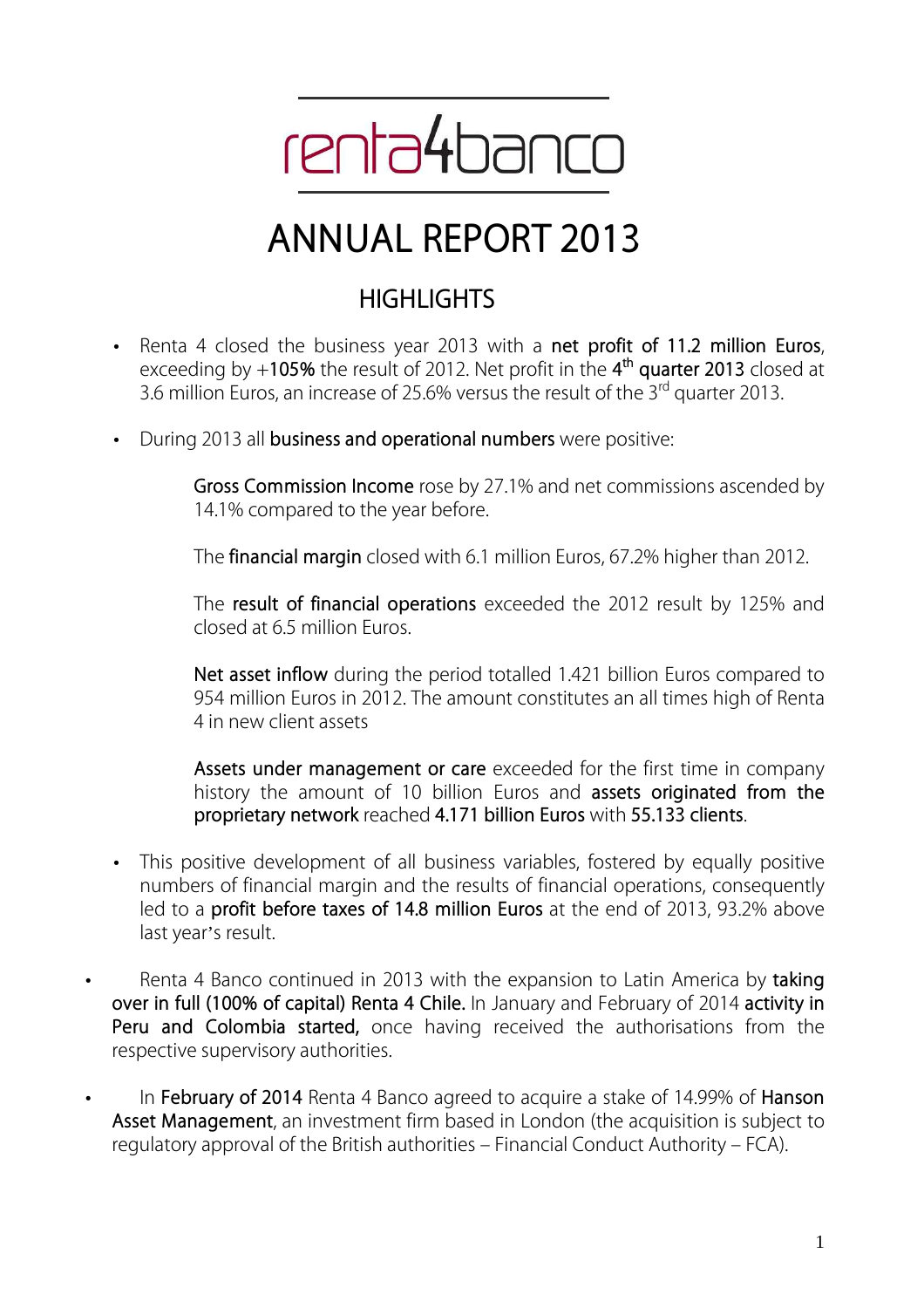# **Main Variables**

| <b>Operational Data</b>                        | Dec. 13     | <b>Dec. 12</b> | %            |
|------------------------------------------------|-------------|----------------|--------------|
| <b>Number of Clients</b>                       | 311,885     | 269,684        | 15.6%        |
| of Proprietary Network                         | 55,133      | 50,489         | 9.2%         |
| of Third Party Network                         | 256,752     | 219,195        | 17.1%        |
| Total Assets (million Euros)                   | 10,415      | 6,731          | 54.7%        |
| Equities                                       | 5,645       | 3,853          | 46.5%        |
| Investment Funds (proprietary and third party) | 2,000       | 1,058          | 89.0%        |
| <b>Pension Funds</b>                           | 1,672       | 922            | 81.3%        |
| <b>SICAVs</b>                                  | 520         | 447            | 16.3%        |
| Others                                         | 578         | 451            | 28.2%        |
| Assets Proprietary Network (Euro bn)           | 4.171       | 3.097          | 34.7%        |
| Assets Third Party Network (Euro bn)           | 6.244       | 3.634          | 71.8%        |
| Financial Indicators (Euro million)            |             |                |              |
| <b>Commissions Received</b>                    | 82.700      | 65.829         | 25.6%        |
| <b>Financial Margin</b>                        | 6.060       | 3.624          | 67.2%        |
| <b>Result of Financial Operations</b>          | 6.460       | 2.872          | 124.9%       |
| Cost of Operation                              | 37.814      | 33.790         | 11.9%        |
| <b>Goss Margin</b>                             | 53.345      | 42.907         | 24.3%        |
| Profit before Tax                              | 14.796      | 7.660          | 93.2%        |
| <b>Net Profit</b>                              | 11.260      | 5.489          | 105.1%       |
| <b>EPS</b>                                     | 0.28        | 0.14           | 105.1%       |
| <b>Employees</b>                               |             |                |              |
| As of 31 December                              | 340         | 323            | 5.3%         |
| <b>Branch Network</b>                          | 185         | 174            | 6.3%         |
| Central services                               | 155         | 149            | 4.0%         |
| Number of Offices                              | 59          | 58             |              |
| <b>Share</b>                                   |             |                |              |
| Ticker (Reuters/Bloomberg/Adrs)                | RTA4.MA     | RTA4.MA        | <b>RSVXY</b> |
| Share Price $(\epsilon)$                       | 5.05        | 4.69           | 7.68%        |
| Capitalisation $(E)$                           | 205,500,675 | 190,851,122    | 7.68%        |
| Number of Shares Issued                        | 40,693,203  | 40,693,203     |              |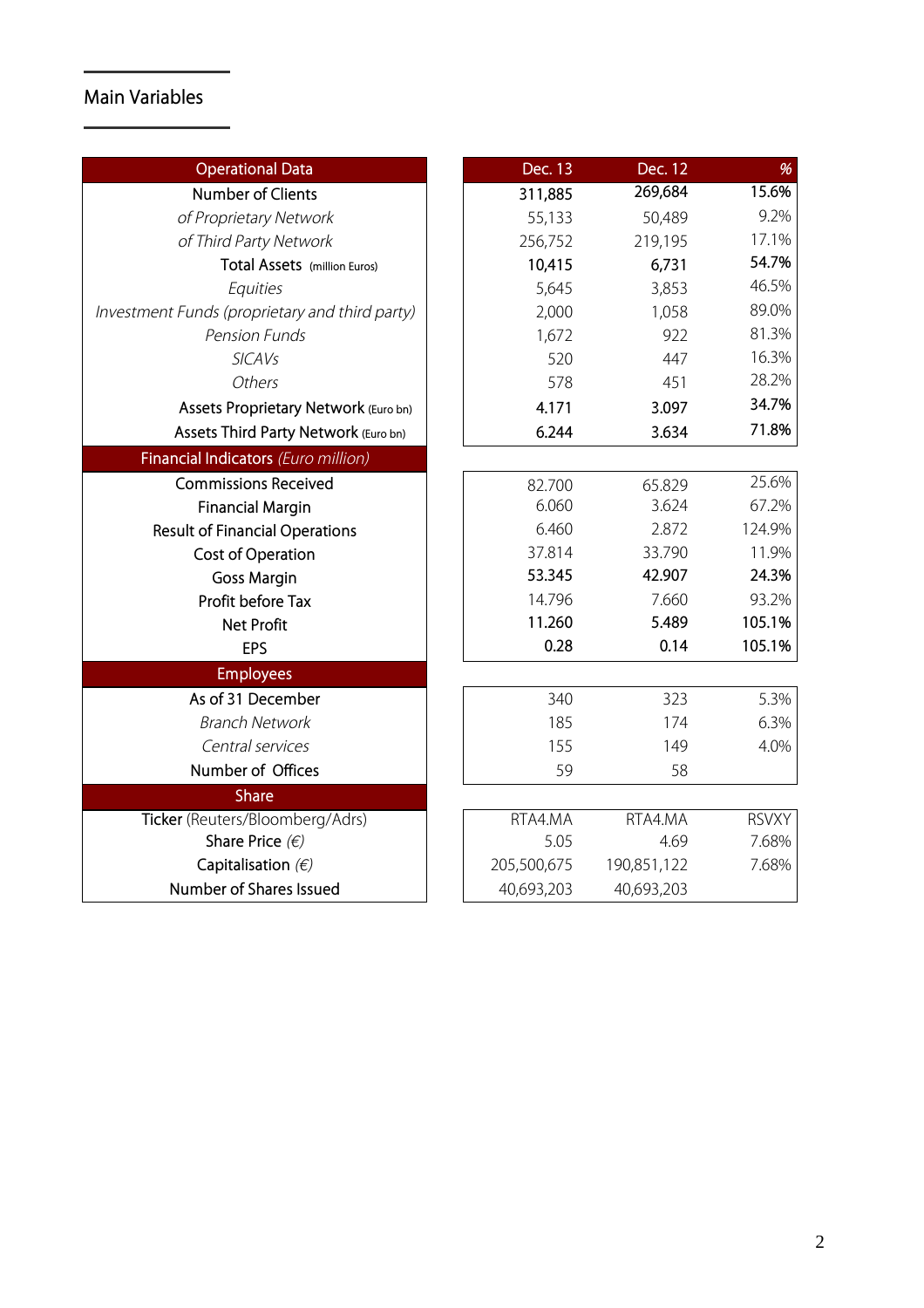#### **Consolidated Profit And Loss Accounts**

|                                                                          | 40 2013   | 4Q 2012  | %         | 31/12/2013 | 31/12/2012 | %        |  |
|--------------------------------------------------------------------------|-----------|----------|-----------|------------|------------|----------|--|
| Interest and similar income                                              | 2,210     | 2,328    | $-5.1%$   | 9,246      | 8.090      | 14.3%    |  |
| Interest expense and similar charges                                     | $-910$    | $-1,620$ | $-43.8%$  | $-3,186$   | $-4.466$   | $-28.7%$ |  |
| <b>Net Interest Income</b>                                               | 1,300     | 708      | 83.6%     | 6,060      | 3,624      | 67.2%    |  |
| Return on equity instruments                                             | 74        | 113      | $-34.5%$  | 289        | 364        | $-20.6%$ |  |
| Share of profit (loss) of entities accounted for using the equity method | 115       | $-649$   | $-117.7%$ | $-378$     | $-1.044$   | $-63.8%$ |  |
| Fee and commission income                                                | 25,577    | 18,129   | 41.1%     | 82,700     | 65,829     | 25.6%    |  |
| Fee and commission expenses                                              | $-14,740$ | $-7,939$ | 85.7%     | $-42,043$  | $-29.475$  | 42.6%    |  |
| Gains or losses on financial assets and liabilities (net)                | 2,561     | 1.151    | 122.5%    | 6.460      | 2,872      | 124.9%   |  |
| Exchange differences (net)                                               | 366       | 370      | $-1.1%$   | 1,137      | 1.444      | $-21.3%$ |  |
| Other operating income                                                   | 62        | 59       | 5.1%      | 362        | 406        | $-10.8%$ |  |
| Other operating expenses                                                 | $-445$    | $-621$   | $-28.3%$  | $-1,242$   | $-1.113$   | 11.6%    |  |
| <b>Gross Margin</b>                                                      | 14,870    | 11,321   | 31.3%     | 53,345     | 42,907     | 24.3%    |  |
| Administrative expenses:                                                 | $-9.650$  | $-7,786$ | 23.9%     | $-34,608$  | $-31.050$  | 11.5%    |  |
| a) Personnel expensesl                                                   | $-5,715$  | $-4,711$ | 21.3%     | $-20,326$  | $-17,931$  | 13.4%    |  |
| b) Other administrative expenses                                         | $-3,935$  | $-3,075$ | 28.0%     | $-14,282$  | $-13,119$  | 8.9%     |  |
| Depreciation and amortisation                                            | $-958$    | $-717$   | 33.6%     | $-3,206$   | $-2,740$   | 17.0%    |  |
| Provision expenses (net)                                                 | $-47$     | 0        |           | $-15$      | $\Omega$   |          |  |
| Impairment losses on financial assets (net)                              | $-237$    | $-1,356$ | $-82.5%$  | $-720$     | $-1.457$   | $-50.6%$ |  |
| <b>Operating Profit</b>                                                  | 3,978     | 1.462    | 172.1%    | 14,796     | 7,660      | 93.2%    |  |
| PROFIT (LOSS) BEFORE TAX                                                 | 3,978     | 1,462    | 172.1%    | 14,796     | 7.660      | 93.2%    |  |
| Tax on profit                                                            | $-371$    | $-429$   | $-13.5%$  | $-3,536$   | $-2,171$   | 62.9%    |  |
| PROFIT FOR THE YEAR FROM CONTINUING OPERATIONS                           | 6,479     | 2,753    | 135.3%    | 11,260     | 5,489      | 105.1%   |  |
| CONSOLIDATED PROFIT (LOSS) FOR THE YEAR                                  | 3,607     | 1,033    | 249.2%    | 11,260     | 5,489      | 105.1%   |  |
| a) Profit (loss) attributed to the parent                                | 3,574     | 976      | 266.2%    | 11,099     | 5,189      | 113.9%   |  |
| b) Profit (loss) attributed to minority interests                        | 33        | 57       | $-42.1%$  | 161        | 300        | $-46.3%$ |  |

Euro Thousand

#### **Operational Data**

During 2013 **the number of clients rose and net asset inflow increased** being invested in different assets and markets.

The **total client assets under management or care** ascended as of end December 2013 to 10.415 billion Euros (4.171 billion of the proprietary network and 6.244 billion from third party networks), representing a rise of 54.7% versus the numbers of end 2012. The **net client asset inflow during the period,** both own and third party clients, stood at 1.421 billion Euros, 48.9% higher than the number of 2012.

The **assets managed by Renta 4 Gestora SGIIC S.A. in investment funds** rose as of 31. of December 2013 to 1.566 billion Euros (data by Inverco), **doubling** the amount managed at the end of 2012. This increase is even more relevant given the fund managing industry in Spain experienced an increase of AUM during 2013 by 23.2%, data again by Inverco. **Third part funds** distributed by Renta 4 reached 472 million Euros at the end of 2013, an **increase of 54.3%** compared to the 305 million Euros in third party funds at the end of 2012.

Regarding **SICAVs**, Renta 4 Gestora managed at the end of the business year 520 million Euros, compared to 477 million Euros the year before; an increase of 16.3% compared to end 2012.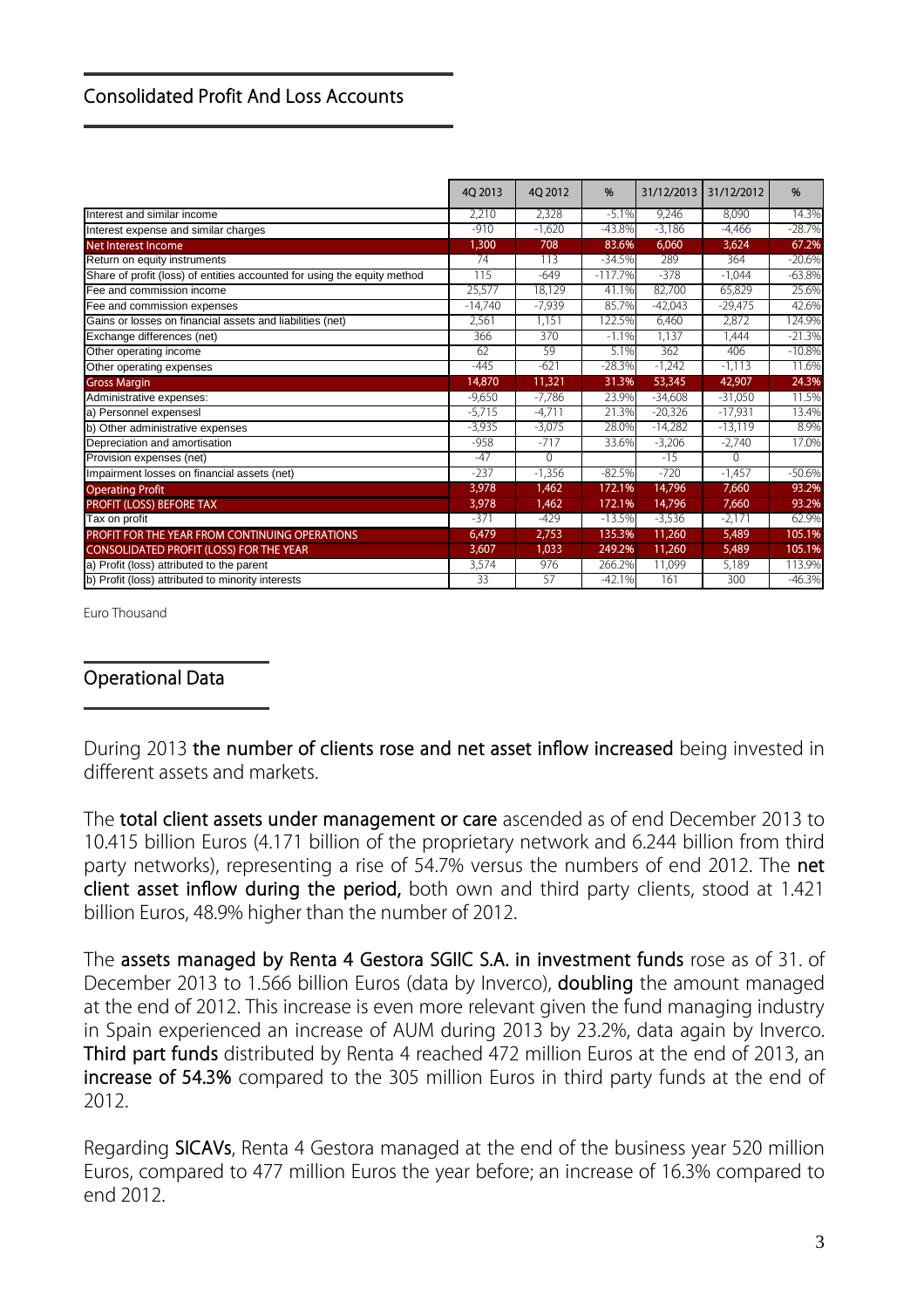In respect of the assets managed in **Pension Funds** as of end 2013 the AUM stood at 1,671 billion Euros, compared to 922 million Euros at the end of 2012, an increase of 81.3%.

The number of new clients continues its positive development. Thus, the **overall number of client accounts** at the end of the business year 2013 stood at 311,885 growing by 15.6% versus end of last year. Of these 55,133 (+9.2%) belong to the proprietary network and 256,752 to third party networks  $(+17.1\%)$ .

# · **Fourth Quarter 2013 (October-December)**

The **Consolidated Net Profit** of the fourth quarter 2013 reached 3.61 million Euros, **exceeding** the 1.03 million Euros of Q4 of 2012 **by 249%**.

During the period "**Commissions received"** stood out reaching 25.6 million Euros, versus 18.1 million Euros the year before, representing a growth of 41.0%.

The highest increase of commission income in the quarter reported **"Securities Trading"** posting 13.9 million Euros versus 8.6 million Euros of the last quarter of 2012 (+62.9%). **"Asset Management"** generated in the quarter commissions of 9.6 million Euros contrasting with 7.2 million Euros during the fourth quarter of 2012, an increase of 33.5%. **"Corporate Services"** generated 2.2 million Euros in the quarter compared to 1.8 million Euros of the same period last year (+23.7%).

**"Interest Margin"** ascended during the fourth quarter to **1.3 million Euros** versus the 708 thousand Euros of the last quarter of 2012, a rise of 83.6%.

The **Cost of Operation** in the quarter, including amortization, rose by 24.8% up to 10.6 million Euros compared to 8.5 million Euros at the end of Q4 2012. By lines, **"Personnel Expenses"** summed 5.7 million Euros in the quarter, growing by 21.3% versus the same quarter of 2012. "**Other General Administration Expenses"** ascended to 3.9 million Euros, an increase of 28.0% versus Q4 of 2012. Finally, "**Amortization"** rose by 33.6% reaching 0.96 million Euros. The increase in the cost of operation is mainly attributable to the higher volume of business and the new activities in Latin America and further staffing in the area of corporate services.

# · **Full Year 2013 (January-December)**

**"Net Consolidated Profit of the business year"** stood as of end 2013 at **11.2 million Euros** compared to 5.49 million Euros of 2012, representing a **rise of 105.1%.**

During this period we highlight the development of "**Commissions Received",** growing by 25.6% up to 82.7 million Euros. In terms of **"Net Commissions"** (commissions earned, the result of companies by the participation method and other business products) an increase of +12.4% reaching 41.8 million Euros in contrast to 37.2 million Euros at the end of 2012 was reported.

All business lines showed a positive development with a highlight on "**Asset Management"** having increased commissions to 27.9 million Euros from 20.1 million Euros the year before (+39.2%). "**Securities trading"** recovered in 2013 from the slump in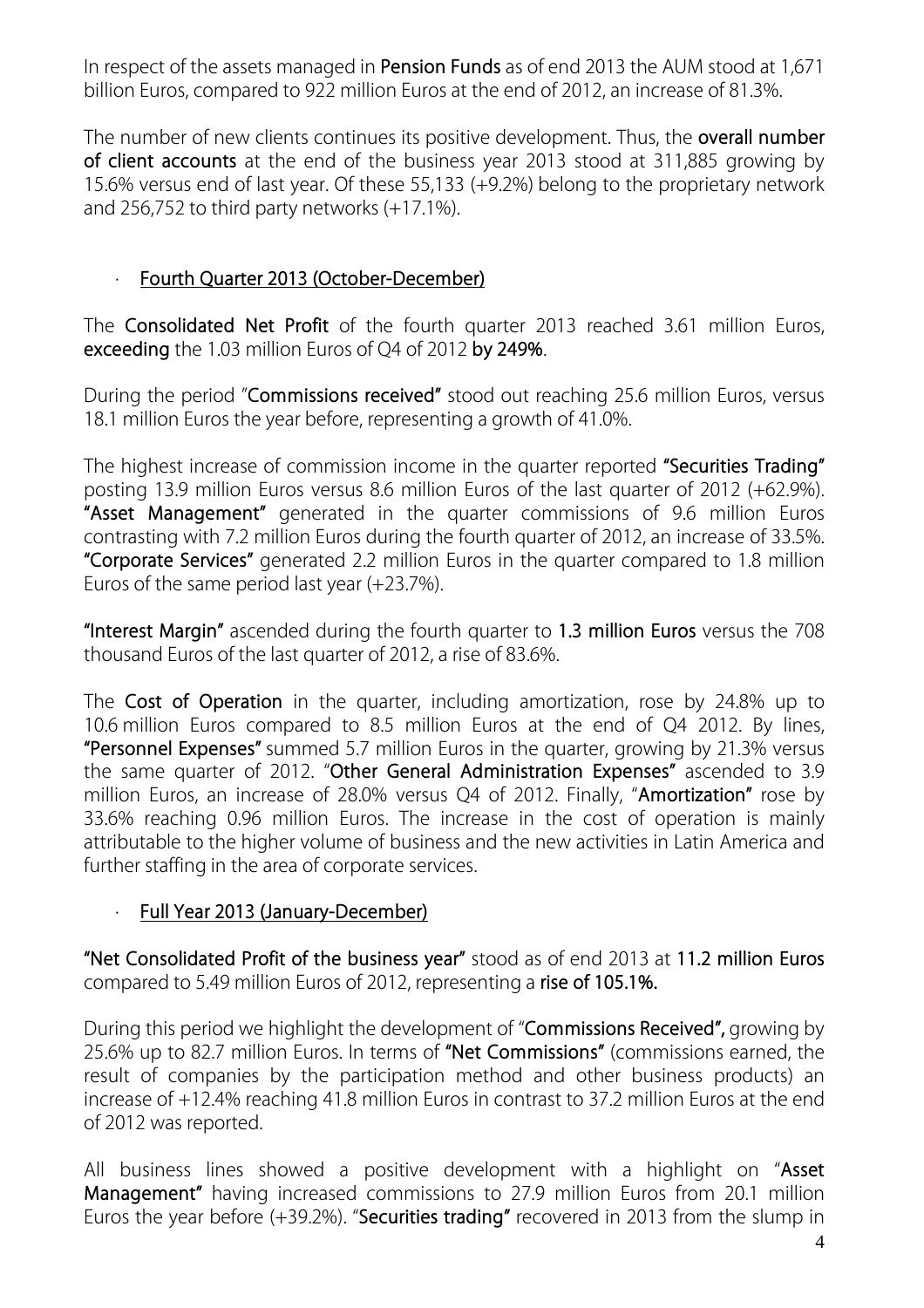trading volume of 2012 and reported commission income of 46.2 million Euros versus 39.7 million Euros at the end of 2012 an increase of 16.3%. The biggest increment is recorded for the area of "**Corporate services"** with commissions earned of 8.6 million Euros (2012: 5.4 million Euros) rising by 58.4% YoY.

**"Interest Margin"** ascended to **6.1 million Euros**, compared to 3.6 million Euros at the end of 2012, an increase of 67.2%.

The "**Result of Financial Operations and Dividends"**, totalled 6.5 million Euros during the period versus 2.9 million Euros of last year, an increase of 124.9%.

Looking at cost, the "**Cost of Operation"** as of end 2013 ascended to 34.6 million Euros thus resulting in an increase of 11.5% versus the year before when the cost of operation stood at 31.1 million Euros. The increase reflects the strong rise in business volume and new activities in Latin America as well as additional resources in the area of corporate services.

By lines, "**Personnel expenses"** accumulated during the business year an increase of 13.4% reaching 20.3 million Euros. **"Other General Administration Expenses"** experienced an increase of 8.9% reaching 14.3 million Euros. Finally, "**Amortizations"** rose by 17.0 % YoY to 3.2 million Euros compared to 2.7 million Euros at the end of 2012.

Regarding the **number of employees**, the strong increase in business volume, additional activities in Latin America and the additional staff in corporate services resulted in Renta 4 Banco counting 340 employees at the end of 2013 compared to 323 at the end of 2012, an increase of 5.3%.

#### **Market Situation and Outlook**

In 2013 the markets experienced a **significant improvement of sentiment** due to the mitigation of **systemic risks of the Euro Zone** and the better than expected outlook on economic growth fuelled by the **continuity of monetary quantitative expansion** of the leading Central Banks.

Renta 4 Banco started 2014 from a **position of great strength** based on the important number of client assets of **over 10 billion Euro**s registered at the end of 2013. This number is a confirmation of the accurate strategic positioning of Renta 4 Banco as a Bank specialized in wealth management, capital markets and corporate advisory.

The recent move to extend the business to the **Pacific area of Latin America** (Chile, Peru and Colombia) should generate in the same way as it happened in Spain **growing numbers** of assets under management, commission income and of **profit** for Renta 4 Banco.

In **February of 2014** Renta 4 Banco agreed to acquire a stake of 14.99% of the British investment firm **Hanson Asset Management** as a first step to a **more direct presence** in the important **financial centre of London**, improving thus the service offering for its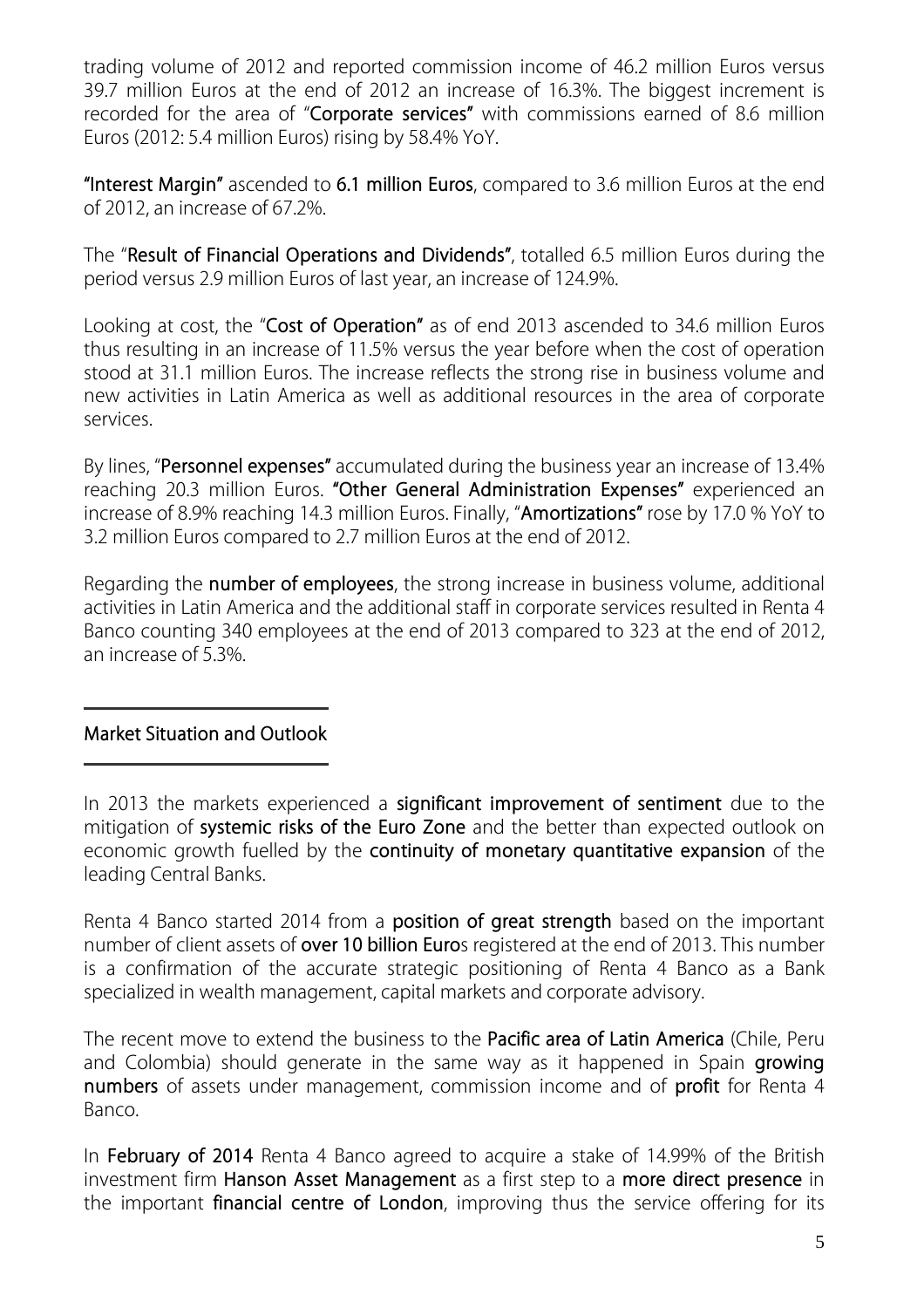clients (subject to regulatory approval from the British authorities - Financial Conduct Authority –FCA).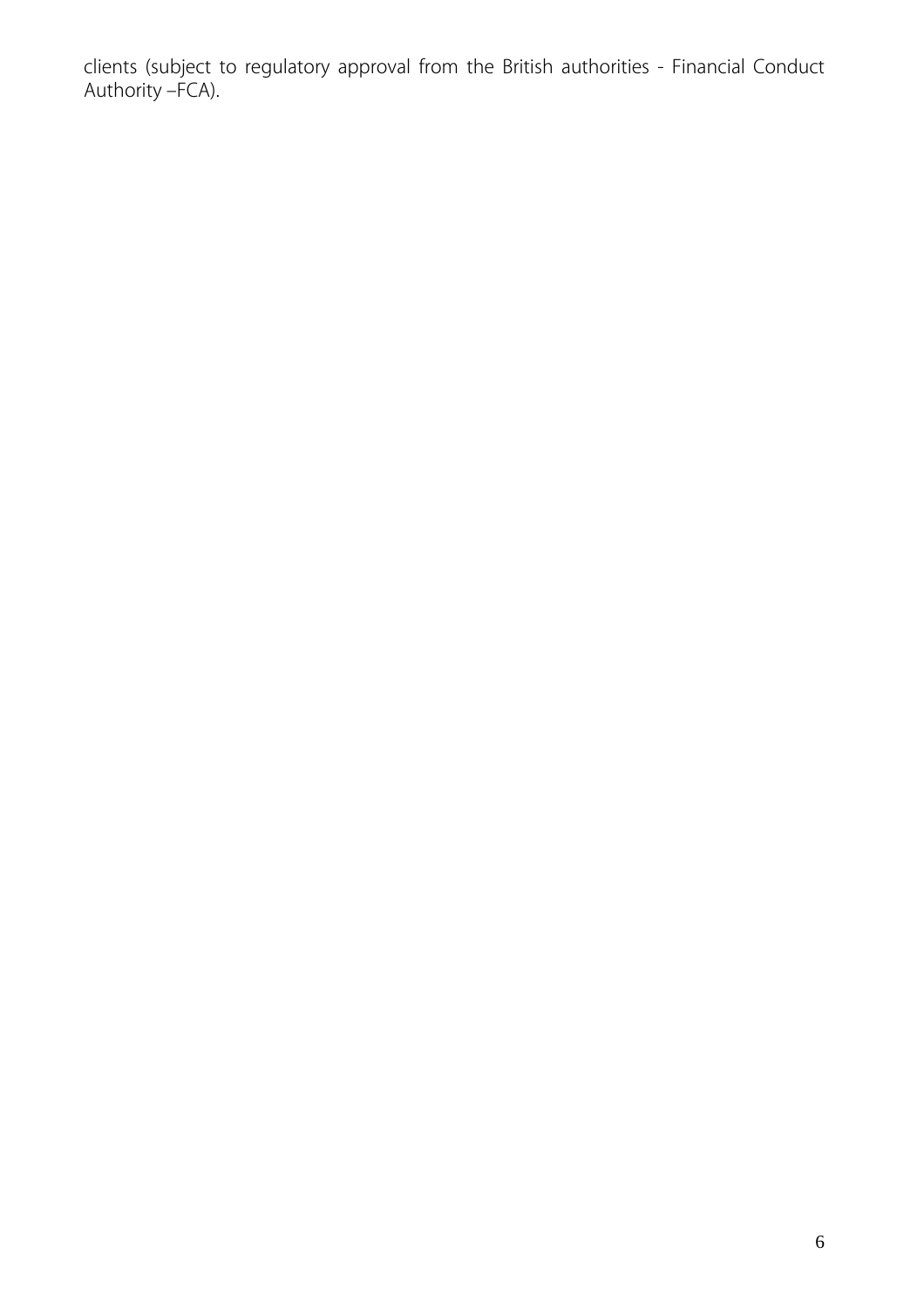# **Consolidated Balance Sheet**

Euro thousand

| 1. Cash and balances with central banks<br>1005<br>3,076<br>2. Financial assets held for trading<br>1010<br>1,037<br>2,363<br>3. Other financial assets at fair value through profit or loss<br>1015<br>4. Available-for-sale financial assets<br>1020<br>401,834<br>249,163<br>5. Debt securities<br>1025<br>443,426<br>312,528<br>6. Held -to-maturity investments<br>1030<br>7. Ajustes a activos financieros por macro-coberturas<br>1040<br>8. Hedging derivatives<br>1035<br>9. Non-current assets held for sale<br>1080<br>0. Investments<br>1055<br>3,202<br>1,892<br>a) Associates<br>1056<br>3,202<br>1,892<br>b) Jointly controlled entities<br>1057<br>11. Insurance contracts linked to pensions<br>1065<br>1066<br>12. Reinsurance assets<br>13. Property and equipment:<br>1045<br>32,372<br>a) For own use<br>1046<br>28,360<br>1047<br>b) Investment properties<br>4,012<br>14. Intangible assets:<br>17,447<br>1050<br>a) Goodwill<br>1051<br>15,460<br>b) Otro intangible assets<br>1052<br>1,987<br>5. Tax assets<br>1060<br>1,576<br>57<br>a) Current<br>1061<br>b) Deferred<br>1062<br>1,519<br>16. Other assets<br>1075<br>729<br><b>TOTAL ASSETS</b><br>1100<br>904,699<br>31/12/2013<br>TOTAL LIABILITIES<br>830,356<br>1166<br>1. Financial liabilities held for trading<br>1110<br>372<br>2. Other financial liabilities at fair value through profit or loss<br>1115<br>3. Financial liabilities at amortized cost<br>1120<br>825,429<br>4. Changes in the fair value of hedged items in portfolio hedges of interest rate risk<br>1135<br>1130<br>5. Hedging derivatives<br>6. Liabilities associated with non-current assets held for sale<br>1165<br>1149<br>7. Liabilities under insurance contracts<br>8. Provisions<br>1140<br>207<br>250<br>9. Tax liabilities<br>3,145<br>1145<br>3,660<br>1146<br>2,253<br>a) Current<br>1,810<br>b) Deferred<br>1147<br>1,407<br>0. Fondo de la obra social (sólo Cajas de Ahorro y Cooperativas de crédito)<br>1150<br>11. Other liabilities<br>1155<br>688<br>12. Cash<br>1160<br><b>EQUITY</b><br>1195<br>74,343<br>1180<br>74,025<br>1. Capital or endowment fund<br>1171<br>18,312<br>a) Issued capital<br>1161<br>18,312<br>b) Less: uncalled capital<br>1162<br>2. Share premium<br>1172<br>8,496<br>1173<br>37,520<br>1177<br>1,027<br>1174<br>$-488$<br>1175<br>11,099<br>7. Less: Dividends and remuneration<br>1176<br>$-1,941$<br><b>VALUATION ADJUSTMENTS</b><br>1188<br>-993<br>1181<br>$-809$<br>1182<br>1183<br>1184<br>$-184$<br>5. Non-current assets held for sale<br>1185<br>1186<br>7. Other valuation adjustments<br>1187<br>TOTAL EQUITY ATTRIBUTABLE TO THE PARENT<br>1189<br>73,032<br><b>MINORITY INTERSTS</b><br>1193<br>1,311<br>1191<br>1.Valuation adjustments<br>88<br>1192<br>1,223<br>2. Others<br>TOTAL EQUITY AND LIABILITY<br>1200<br>904,699 | <b>ASSETS</b>                                      | 31/12/2013 | 31/12/2012 |
|---------------------------------------------------------------------------------------------------------------------------------------------------------------------------------------------------------------------------------------------------------------------------------------------------------------------------------------------------------------------------------------------------------------------------------------------------------------------------------------------------------------------------------------------------------------------------------------------------------------------------------------------------------------------------------------------------------------------------------------------------------------------------------------------------------------------------------------------------------------------------------------------------------------------------------------------------------------------------------------------------------------------------------------------------------------------------------------------------------------------------------------------------------------------------------------------------------------------------------------------------------------------------------------------------------------------------------------------------------------------------------------------------------------------------------------------------------------------------------------------------------------------------------------------------------------------------------------------------------------------------------------------------------------------------------------------------------------------------------------------------------------------------------------------------------------------------------------------------------------------------------------------------------------------------------------------------------------------------------------------------------------------------------------------------------------------------------------------------------------------------------------------------------------------------------------------------------------------------------------------------------------------------------------------------------------------------------------------------------------------------------------------------------------------------------------------------------------------------------------------------------------------------------------------------------------------------------------------------------------------------------------------------------------------------------------------------------------------------------------------------------------------------------------------------------------------------------------------------------|----------------------------------------------------|------------|------------|
|                                                                                                                                                                                                                                                                                                                                                                                                                                                                                                                                                                                                                                                                                                                                                                                                                                                                                                                                                                                                                                                                                                                                                                                                                                                                                                                                                                                                                                                                                                                                                                                                                                                                                                                                                                                                                                                                                                                                                                                                                                                                                                                                                                                                                                                                                                                                                                                                                                                                                                                                                                                                                                                                                                                                                                                                                                                         |                                                    |            |            |
|                                                                                                                                                                                                                                                                                                                                                                                                                                                                                                                                                                                                                                                                                                                                                                                                                                                                                                                                                                                                                                                                                                                                                                                                                                                                                                                                                                                                                                                                                                                                                                                                                                                                                                                                                                                                                                                                                                                                                                                                                                                                                                                                                                                                                                                                                                                                                                                                                                                                                                                                                                                                                                                                                                                                                                                                                                                         |                                                    |            | 2,390      |
|                                                                                                                                                                                                                                                                                                                                                                                                                                                                                                                                                                                                                                                                                                                                                                                                                                                                                                                                                                                                                                                                                                                                                                                                                                                                                                                                                                                                                                                                                                                                                                                                                                                                                                                                                                                                                                                                                                                                                                                                                                                                                                                                                                                                                                                                                                                                                                                                                                                                                                                                                                                                                                                                                                                                                                                                                                                         |                                                    |            |            |
|                                                                                                                                                                                                                                                                                                                                                                                                                                                                                                                                                                                                                                                                                                                                                                                                                                                                                                                                                                                                                                                                                                                                                                                                                                                                                                                                                                                                                                                                                                                                                                                                                                                                                                                                                                                                                                                                                                                                                                                                                                                                                                                                                                                                                                                                                                                                                                                                                                                                                                                                                                                                                                                                                                                                                                                                                                                         |                                                    |            |            |
|                                                                                                                                                                                                                                                                                                                                                                                                                                                                                                                                                                                                                                                                                                                                                                                                                                                                                                                                                                                                                                                                                                                                                                                                                                                                                                                                                                                                                                                                                                                                                                                                                                                                                                                                                                                                                                                                                                                                                                                                                                                                                                                                                                                                                                                                                                                                                                                                                                                                                                                                                                                                                                                                                                                                                                                                                                                         |                                                    |            |            |
|                                                                                                                                                                                                                                                                                                                                                                                                                                                                                                                                                                                                                                                                                                                                                                                                                                                                                                                                                                                                                                                                                                                                                                                                                                                                                                                                                                                                                                                                                                                                                                                                                                                                                                                                                                                                                                                                                                                                                                                                                                                                                                                                                                                                                                                                                                                                                                                                                                                                                                                                                                                                                                                                                                                                                                                                                                                         |                                                    |            |            |
|                                                                                                                                                                                                                                                                                                                                                                                                                                                                                                                                                                                                                                                                                                                                                                                                                                                                                                                                                                                                                                                                                                                                                                                                                                                                                                                                                                                                                                                                                                                                                                                                                                                                                                                                                                                                                                                                                                                                                                                                                                                                                                                                                                                                                                                                                                                                                                                                                                                                                                                                                                                                                                                                                                                                                                                                                                                         |                                                    |            |            |
|                                                                                                                                                                                                                                                                                                                                                                                                                                                                                                                                                                                                                                                                                                                                                                                                                                                                                                                                                                                                                                                                                                                                                                                                                                                                                                                                                                                                                                                                                                                                                                                                                                                                                                                                                                                                                                                                                                                                                                                                                                                                                                                                                                                                                                                                                                                                                                                                                                                                                                                                                                                                                                                                                                                                                                                                                                                         |                                                    |            |            |
|                                                                                                                                                                                                                                                                                                                                                                                                                                                                                                                                                                                                                                                                                                                                                                                                                                                                                                                                                                                                                                                                                                                                                                                                                                                                                                                                                                                                                                                                                                                                                                                                                                                                                                                                                                                                                                                                                                                                                                                                                                                                                                                                                                                                                                                                                                                                                                                                                                                                                                                                                                                                                                                                                                                                                                                                                                                         |                                                    |            |            |
|                                                                                                                                                                                                                                                                                                                                                                                                                                                                                                                                                                                                                                                                                                                                                                                                                                                                                                                                                                                                                                                                                                                                                                                                                                                                                                                                                                                                                                                                                                                                                                                                                                                                                                                                                                                                                                                                                                                                                                                                                                                                                                                                                                                                                                                                                                                                                                                                                                                                                                                                                                                                                                                                                                                                                                                                                                                         |                                                    |            |            |
|                                                                                                                                                                                                                                                                                                                                                                                                                                                                                                                                                                                                                                                                                                                                                                                                                                                                                                                                                                                                                                                                                                                                                                                                                                                                                                                                                                                                                                                                                                                                                                                                                                                                                                                                                                                                                                                                                                                                                                                                                                                                                                                                                                                                                                                                                                                                                                                                                                                                                                                                                                                                                                                                                                                                                                                                                                                         |                                                    |            |            |
|                                                                                                                                                                                                                                                                                                                                                                                                                                                                                                                                                                                                                                                                                                                                                                                                                                                                                                                                                                                                                                                                                                                                                                                                                                                                                                                                                                                                                                                                                                                                                                                                                                                                                                                                                                                                                                                                                                                                                                                                                                                                                                                                                                                                                                                                                                                                                                                                                                                                                                                                                                                                                                                                                                                                                                                                                                                         |                                                    |            |            |
|                                                                                                                                                                                                                                                                                                                                                                                                                                                                                                                                                                                                                                                                                                                                                                                                                                                                                                                                                                                                                                                                                                                                                                                                                                                                                                                                                                                                                                                                                                                                                                                                                                                                                                                                                                                                                                                                                                                                                                                                                                                                                                                                                                                                                                                                                                                                                                                                                                                                                                                                                                                                                                                                                                                                                                                                                                                         |                                                    |            |            |
|                                                                                                                                                                                                                                                                                                                                                                                                                                                                                                                                                                                                                                                                                                                                                                                                                                                                                                                                                                                                                                                                                                                                                                                                                                                                                                                                                                                                                                                                                                                                                                                                                                                                                                                                                                                                                                                                                                                                                                                                                                                                                                                                                                                                                                                                                                                                                                                                                                                                                                                                                                                                                                                                                                                                                                                                                                                         |                                                    |            |            |
|                                                                                                                                                                                                                                                                                                                                                                                                                                                                                                                                                                                                                                                                                                                                                                                                                                                                                                                                                                                                                                                                                                                                                                                                                                                                                                                                                                                                                                                                                                                                                                                                                                                                                                                                                                                                                                                                                                                                                                                                                                                                                                                                                                                                                                                                                                                                                                                                                                                                                                                                                                                                                                                                                                                                                                                                                                                         |                                                    |            | 31,268     |
|                                                                                                                                                                                                                                                                                                                                                                                                                                                                                                                                                                                                                                                                                                                                                                                                                                                                                                                                                                                                                                                                                                                                                                                                                                                                                                                                                                                                                                                                                                                                                                                                                                                                                                                                                                                                                                                                                                                                                                                                                                                                                                                                                                                                                                                                                                                                                                                                                                                                                                                                                                                                                                                                                                                                                                                                                                                         |                                                    |            | 27,307     |
|                                                                                                                                                                                                                                                                                                                                                                                                                                                                                                                                                                                                                                                                                                                                                                                                                                                                                                                                                                                                                                                                                                                                                                                                                                                                                                                                                                                                                                                                                                                                                                                                                                                                                                                                                                                                                                                                                                                                                                                                                                                                                                                                                                                                                                                                                                                                                                                                                                                                                                                                                                                                                                                                                                                                                                                                                                                         |                                                    |            | 3,961      |
|                                                                                                                                                                                                                                                                                                                                                                                                                                                                                                                                                                                                                                                                                                                                                                                                                                                                                                                                                                                                                                                                                                                                                                                                                                                                                                                                                                                                                                                                                                                                                                                                                                                                                                                                                                                                                                                                                                                                                                                                                                                                                                                                                                                                                                                                                                                                                                                                                                                                                                                                                                                                                                                                                                                                                                                                                                                         |                                                    |            | 17,500     |
|                                                                                                                                                                                                                                                                                                                                                                                                                                                                                                                                                                                                                                                                                                                                                                                                                                                                                                                                                                                                                                                                                                                                                                                                                                                                                                                                                                                                                                                                                                                                                                                                                                                                                                                                                                                                                                                                                                                                                                                                                                                                                                                                                                                                                                                                                                                                                                                                                                                                                                                                                                                                                                                                                                                                                                                                                                                         |                                                    |            | 16,106     |
|                                                                                                                                                                                                                                                                                                                                                                                                                                                                                                                                                                                                                                                                                                                                                                                                                                                                                                                                                                                                                                                                                                                                                                                                                                                                                                                                                                                                                                                                                                                                                                                                                                                                                                                                                                                                                                                                                                                                                                                                                                                                                                                                                                                                                                                                                                                                                                                                                                                                                                                                                                                                                                                                                                                                                                                                                                                         |                                                    |            | 1,394      |
|                                                                                                                                                                                                                                                                                                                                                                                                                                                                                                                                                                                                                                                                                                                                                                                                                                                                                                                                                                                                                                                                                                                                                                                                                                                                                                                                                                                                                                                                                                                                                                                                                                                                                                                                                                                                                                                                                                                                                                                                                                                                                                                                                                                                                                                                                                                                                                                                                                                                                                                                                                                                                                                                                                                                                                                                                                                         |                                                    |            | 1,836      |
|                                                                                                                                                                                                                                                                                                                                                                                                                                                                                                                                                                                                                                                                                                                                                                                                                                                                                                                                                                                                                                                                                                                                                                                                                                                                                                                                                                                                                                                                                                                                                                                                                                                                                                                                                                                                                                                                                                                                                                                                                                                                                                                                                                                                                                                                                                                                                                                                                                                                                                                                                                                                                                                                                                                                                                                                                                                         |                                                    |            | 1,314      |
|                                                                                                                                                                                                                                                                                                                                                                                                                                                                                                                                                                                                                                                                                                                                                                                                                                                                                                                                                                                                                                                                                                                                                                                                                                                                                                                                                                                                                                                                                                                                                                                                                                                                                                                                                                                                                                                                                                                                                                                                                                                                                                                                                                                                                                                                                                                                                                                                                                                                                                                                                                                                                                                                                                                                                                                                                                                         |                                                    |            | 522        |
|                                                                                                                                                                                                                                                                                                                                                                                                                                                                                                                                                                                                                                                                                                                                                                                                                                                                                                                                                                                                                                                                                                                                                                                                                                                                                                                                                                                                                                                                                                                                                                                                                                                                                                                                                                                                                                                                                                                                                                                                                                                                                                                                                                                                                                                                                                                                                                                                                                                                                                                                                                                                                                                                                                                                                                                                                                                         |                                                    |            | 836        |
|                                                                                                                                                                                                                                                                                                                                                                                                                                                                                                                                                                                                                                                                                                                                                                                                                                                                                                                                                                                                                                                                                                                                                                                                                                                                                                                                                                                                                                                                                                                                                                                                                                                                                                                                                                                                                                                                                                                                                                                                                                                                                                                                                                                                                                                                                                                                                                                                                                                                                                                                                                                                                                                                                                                                                                                                                                                         |                                                    |            | 619,776    |
|                                                                                                                                                                                                                                                                                                                                                                                                                                                                                                                                                                                                                                                                                                                                                                                                                                                                                                                                                                                                                                                                                                                                                                                                                                                                                                                                                                                                                                                                                                                                                                                                                                                                                                                                                                                                                                                                                                                                                                                                                                                                                                                                                                                                                                                                                                                                                                                                                                                                                                                                                                                                                                                                                                                                                                                                                                                         |                                                    |            |            |
|                                                                                                                                                                                                                                                                                                                                                                                                                                                                                                                                                                                                                                                                                                                                                                                                                                                                                                                                                                                                                                                                                                                                                                                                                                                                                                                                                                                                                                                                                                                                                                                                                                                                                                                                                                                                                                                                                                                                                                                                                                                                                                                                                                                                                                                                                                                                                                                                                                                                                                                                                                                                                                                                                                                                                                                                                                                         | TOTAL EQUITY AND LIABILITIES                       |            | 31/12/2012 |
|                                                                                                                                                                                                                                                                                                                                                                                                                                                                                                                                                                                                                                                                                                                                                                                                                                                                                                                                                                                                                                                                                                                                                                                                                                                                                                                                                                                                                                                                                                                                                                                                                                                                                                                                                                                                                                                                                                                                                                                                                                                                                                                                                                                                                                                                                                                                                                                                                                                                                                                                                                                                                                                                                                                                                                                                                                                         |                                                    |            | 560,881    |
|                                                                                                                                                                                                                                                                                                                                                                                                                                                                                                                                                                                                                                                                                                                                                                                                                                                                                                                                                                                                                                                                                                                                                                                                                                                                                                                                                                                                                                                                                                                                                                                                                                                                                                                                                                                                                                                                                                                                                                                                                                                                                                                                                                                                                                                                                                                                                                                                                                                                                                                                                                                                                                                                                                                                                                                                                                                         |                                                    |            | 770        |
|                                                                                                                                                                                                                                                                                                                                                                                                                                                                                                                                                                                                                                                                                                                                                                                                                                                                                                                                                                                                                                                                                                                                                                                                                                                                                                                                                                                                                                                                                                                                                                                                                                                                                                                                                                                                                                                                                                                                                                                                                                                                                                                                                                                                                                                                                                                                                                                                                                                                                                                                                                                                                                                                                                                                                                                                                                                         |                                                    |            |            |
|                                                                                                                                                                                                                                                                                                                                                                                                                                                                                                                                                                                                                                                                                                                                                                                                                                                                                                                                                                                                                                                                                                                                                                                                                                                                                                                                                                                                                                                                                                                                                                                                                                                                                                                                                                                                                                                                                                                                                                                                                                                                                                                                                                                                                                                                                                                                                                                                                                                                                                                                                                                                                                                                                                                                                                                                                                                         |                                                    |            | 556,393    |
|                                                                                                                                                                                                                                                                                                                                                                                                                                                                                                                                                                                                                                                                                                                                                                                                                                                                                                                                                                                                                                                                                                                                                                                                                                                                                                                                                                                                                                                                                                                                                                                                                                                                                                                                                                                                                                                                                                                                                                                                                                                                                                                                                                                                                                                                                                                                                                                                                                                                                                                                                                                                                                                                                                                                                                                                                                                         |                                                    |            |            |
|                                                                                                                                                                                                                                                                                                                                                                                                                                                                                                                                                                                                                                                                                                                                                                                                                                                                                                                                                                                                                                                                                                                                                                                                                                                                                                                                                                                                                                                                                                                                                                                                                                                                                                                                                                                                                                                                                                                                                                                                                                                                                                                                                                                                                                                                                                                                                                                                                                                                                                                                                                                                                                                                                                                                                                                                                                                         |                                                    |            |            |
|                                                                                                                                                                                                                                                                                                                                                                                                                                                                                                                                                                                                                                                                                                                                                                                                                                                                                                                                                                                                                                                                                                                                                                                                                                                                                                                                                                                                                                                                                                                                                                                                                                                                                                                                                                                                                                                                                                                                                                                                                                                                                                                                                                                                                                                                                                                                                                                                                                                                                                                                                                                                                                                                                                                                                                                                                                                         |                                                    |            |            |
|                                                                                                                                                                                                                                                                                                                                                                                                                                                                                                                                                                                                                                                                                                                                                                                                                                                                                                                                                                                                                                                                                                                                                                                                                                                                                                                                                                                                                                                                                                                                                                                                                                                                                                                                                                                                                                                                                                                                                                                                                                                                                                                                                                                                                                                                                                                                                                                                                                                                                                                                                                                                                                                                                                                                                                                                                                                         |                                                    |            |            |
|                                                                                                                                                                                                                                                                                                                                                                                                                                                                                                                                                                                                                                                                                                                                                                                                                                                                                                                                                                                                                                                                                                                                                                                                                                                                                                                                                                                                                                                                                                                                                                                                                                                                                                                                                                                                                                                                                                                                                                                                                                                                                                                                                                                                                                                                                                                                                                                                                                                                                                                                                                                                                                                                                                                                                                                                                                                         |                                                    |            |            |
|                                                                                                                                                                                                                                                                                                                                                                                                                                                                                                                                                                                                                                                                                                                                                                                                                                                                                                                                                                                                                                                                                                                                                                                                                                                                                                                                                                                                                                                                                                                                                                                                                                                                                                                                                                                                                                                                                                                                                                                                                                                                                                                                                                                                                                                                                                                                                                                                                                                                                                                                                                                                                                                                                                                                                                                                                                                         |                                                    |            |            |
|                                                                                                                                                                                                                                                                                                                                                                                                                                                                                                                                                                                                                                                                                                                                                                                                                                                                                                                                                                                                                                                                                                                                                                                                                                                                                                                                                                                                                                                                                                                                                                                                                                                                                                                                                                                                                                                                                                                                                                                                                                                                                                                                                                                                                                                                                                                                                                                                                                                                                                                                                                                                                                                                                                                                                                                                                                                         |                                                    |            |            |
|                                                                                                                                                                                                                                                                                                                                                                                                                                                                                                                                                                                                                                                                                                                                                                                                                                                                                                                                                                                                                                                                                                                                                                                                                                                                                                                                                                                                                                                                                                                                                                                                                                                                                                                                                                                                                                                                                                                                                                                                                                                                                                                                                                                                                                                                                                                                                                                                                                                                                                                                                                                                                                                                                                                                                                                                                                                         |                                                    |            | 1,335      |
|                                                                                                                                                                                                                                                                                                                                                                                                                                                                                                                                                                                                                                                                                                                                                                                                                                                                                                                                                                                                                                                                                                                                                                                                                                                                                                                                                                                                                                                                                                                                                                                                                                                                                                                                                                                                                                                                                                                                                                                                                                                                                                                                                                                                                                                                                                                                                                                                                                                                                                                                                                                                                                                                                                                                                                                                                                                         |                                                    |            |            |
|                                                                                                                                                                                                                                                                                                                                                                                                                                                                                                                                                                                                                                                                                                                                                                                                                                                                                                                                                                                                                                                                                                                                                                                                                                                                                                                                                                                                                                                                                                                                                                                                                                                                                                                                                                                                                                                                                                                                                                                                                                                                                                                                                                                                                                                                                                                                                                                                                                                                                                                                                                                                                                                                                                                                                                                                                                                         |                                                    |            | 323        |
|                                                                                                                                                                                                                                                                                                                                                                                                                                                                                                                                                                                                                                                                                                                                                                                                                                                                                                                                                                                                                                                                                                                                                                                                                                                                                                                                                                                                                                                                                                                                                                                                                                                                                                                                                                                                                                                                                                                                                                                                                                                                                                                                                                                                                                                                                                                                                                                                                                                                                                                                                                                                                                                                                                                                                                                                                                                         |                                                    |            |            |
|                                                                                                                                                                                                                                                                                                                                                                                                                                                                                                                                                                                                                                                                                                                                                                                                                                                                                                                                                                                                                                                                                                                                                                                                                                                                                                                                                                                                                                                                                                                                                                                                                                                                                                                                                                                                                                                                                                                                                                                                                                                                                                                                                                                                                                                                                                                                                                                                                                                                                                                                                                                                                                                                                                                                                                                                                                                         |                                                    |            | 58,895     |
|                                                                                                                                                                                                                                                                                                                                                                                                                                                                                                                                                                                                                                                                                                                                                                                                                                                                                                                                                                                                                                                                                                                                                                                                                                                                                                                                                                                                                                                                                                                                                                                                                                                                                                                                                                                                                                                                                                                                                                                                                                                                                                                                                                                                                                                                                                                                                                                                                                                                                                                                                                                                                                                                                                                                                                                                                                                         | <b>OWN FUNDS</b>                                   |            | 58,132     |
|                                                                                                                                                                                                                                                                                                                                                                                                                                                                                                                                                                                                                                                                                                                                                                                                                                                                                                                                                                                                                                                                                                                                                                                                                                                                                                                                                                                                                                                                                                                                                                                                                                                                                                                                                                                                                                                                                                                                                                                                                                                                                                                                                                                                                                                                                                                                                                                                                                                                                                                                                                                                                                                                                                                                                                                                                                                         |                                                    |            | 18,312     |
|                                                                                                                                                                                                                                                                                                                                                                                                                                                                                                                                                                                                                                                                                                                                                                                                                                                                                                                                                                                                                                                                                                                                                                                                                                                                                                                                                                                                                                                                                                                                                                                                                                                                                                                                                                                                                                                                                                                                                                                                                                                                                                                                                                                                                                                                                                                                                                                                                                                                                                                                                                                                                                                                                                                                                                                                                                                         |                                                    |            | 18,312     |
|                                                                                                                                                                                                                                                                                                                                                                                                                                                                                                                                                                                                                                                                                                                                                                                                                                                                                                                                                                                                                                                                                                                                                                                                                                                                                                                                                                                                                                                                                                                                                                                                                                                                                                                                                                                                                                                                                                                                                                                                                                                                                                                                                                                                                                                                                                                                                                                                                                                                                                                                                                                                                                                                                                                                                                                                                                                         |                                                    |            |            |
|                                                                                                                                                                                                                                                                                                                                                                                                                                                                                                                                                                                                                                                                                                                                                                                                                                                                                                                                                                                                                                                                                                                                                                                                                                                                                                                                                                                                                                                                                                                                                                                                                                                                                                                                                                                                                                                                                                                                                                                                                                                                                                                                                                                                                                                                                                                                                                                                                                                                                                                                                                                                                                                                                                                                                                                                                                                         |                                                    |            | 8,496      |
|                                                                                                                                                                                                                                                                                                                                                                                                                                                                                                                                                                                                                                                                                                                                                                                                                                                                                                                                                                                                                                                                                                                                                                                                                                                                                                                                                                                                                                                                                                                                                                                                                                                                                                                                                                                                                                                                                                                                                                                                                                                                                                                                                                                                                                                                                                                                                                                                                                                                                                                                                                                                                                                                                                                                                                                                                                                         | 3. Reserves                                        |            | 35,590     |
|                                                                                                                                                                                                                                                                                                                                                                                                                                                                                                                                                                                                                                                                                                                                                                                                                                                                                                                                                                                                                                                                                                                                                                                                                                                                                                                                                                                                                                                                                                                                                                                                                                                                                                                                                                                                                                                                                                                                                                                                                                                                                                                                                                                                                                                                                                                                                                                                                                                                                                                                                                                                                                                                                                                                                                                                                                                         | 4. Other equity instruments                        |            | 1,027      |
|                                                                                                                                                                                                                                                                                                                                                                                                                                                                                                                                                                                                                                                                                                                                                                                                                                                                                                                                                                                                                                                                                                                                                                                                                                                                                                                                                                                                                                                                                                                                                                                                                                                                                                                                                                                                                                                                                                                                                                                                                                                                                                                                                                                                                                                                                                                                                                                                                                                                                                                                                                                                                                                                                                                                                                                                                                                         | 5. Less: Treasury shares                           |            | $-7,506$   |
|                                                                                                                                                                                                                                                                                                                                                                                                                                                                                                                                                                                                                                                                                                                                                                                                                                                                                                                                                                                                                                                                                                                                                                                                                                                                                                                                                                                                                                                                                                                                                                                                                                                                                                                                                                                                                                                                                                                                                                                                                                                                                                                                                                                                                                                                                                                                                                                                                                                                                                                                                                                                                                                                                                                                                                                                                                                         | 6. Profit (loss) attributable to the parent        |            | 5,189      |
|                                                                                                                                                                                                                                                                                                                                                                                                                                                                                                                                                                                                                                                                                                                                                                                                                                                                                                                                                                                                                                                                                                                                                                                                                                                                                                                                                                                                                                                                                                                                                                                                                                                                                                                                                                                                                                                                                                                                                                                                                                                                                                                                                                                                                                                                                                                                                                                                                                                                                                                                                                                                                                                                                                                                                                                                                                                         |                                                    |            | $-2,976$   |
|                                                                                                                                                                                                                                                                                                                                                                                                                                                                                                                                                                                                                                                                                                                                                                                                                                                                                                                                                                                                                                                                                                                                                                                                                                                                                                                                                                                                                                                                                                                                                                                                                                                                                                                                                                                                                                                                                                                                                                                                                                                                                                                                                                                                                                                                                                                                                                                                                                                                                                                                                                                                                                                                                                                                                                                                                                                         |                                                    |            | $-1,028$   |
|                                                                                                                                                                                                                                                                                                                                                                                                                                                                                                                                                                                                                                                                                                                                                                                                                                                                                                                                                                                                                                                                                                                                                                                                                                                                                                                                                                                                                                                                                                                                                                                                                                                                                                                                                                                                                                                                                                                                                                                                                                                                                                                                                                                                                                                                                                                                                                                                                                                                                                                                                                                                                                                                                                                                                                                                                                                         | 1. Available-for-sale financial assets             |            | $-1,052$   |
|                                                                                                                                                                                                                                                                                                                                                                                                                                                                                                                                                                                                                                                                                                                                                                                                                                                                                                                                                                                                                                                                                                                                                                                                                                                                                                                                                                                                                                                                                                                                                                                                                                                                                                                                                                                                                                                                                                                                                                                                                                                                                                                                                                                                                                                                                                                                                                                                                                                                                                                                                                                                                                                                                                                                                                                                                                                         | 2. Cash flow hedges                                |            |            |
|                                                                                                                                                                                                                                                                                                                                                                                                                                                                                                                                                                                                                                                                                                                                                                                                                                                                                                                                                                                                                                                                                                                                                                                                                                                                                                                                                                                                                                                                                                                                                                                                                                                                                                                                                                                                                                                                                                                                                                                                                                                                                                                                                                                                                                                                                                                                                                                                                                                                                                                                                                                                                                                                                                                                                                                                                                                         | 3. Hedges in net investments in foreign operations |            |            |
|                                                                                                                                                                                                                                                                                                                                                                                                                                                                                                                                                                                                                                                                                                                                                                                                                                                                                                                                                                                                                                                                                                                                                                                                                                                                                                                                                                                                                                                                                                                                                                                                                                                                                                                                                                                                                                                                                                                                                                                                                                                                                                                                                                                                                                                                                                                                                                                                                                                                                                                                                                                                                                                                                                                                                                                                                                                         | 4. Exchange differences                            |            | 24         |
|                                                                                                                                                                                                                                                                                                                                                                                                                                                                                                                                                                                                                                                                                                                                                                                                                                                                                                                                                                                                                                                                                                                                                                                                                                                                                                                                                                                                                                                                                                                                                                                                                                                                                                                                                                                                                                                                                                                                                                                                                                                                                                                                                                                                                                                                                                                                                                                                                                                                                                                                                                                                                                                                                                                                                                                                                                                         |                                                    |            |            |
|                                                                                                                                                                                                                                                                                                                                                                                                                                                                                                                                                                                                                                                                                                                                                                                                                                                                                                                                                                                                                                                                                                                                                                                                                                                                                                                                                                                                                                                                                                                                                                                                                                                                                                                                                                                                                                                                                                                                                                                                                                                                                                                                                                                                                                                                                                                                                                                                                                                                                                                                                                                                                                                                                                                                                                                                                                                         | 6. Companies accounted using the equity method     |            |            |
|                                                                                                                                                                                                                                                                                                                                                                                                                                                                                                                                                                                                                                                                                                                                                                                                                                                                                                                                                                                                                                                                                                                                                                                                                                                                                                                                                                                                                                                                                                                                                                                                                                                                                                                                                                                                                                                                                                                                                                                                                                                                                                                                                                                                                                                                                                                                                                                                                                                                                                                                                                                                                                                                                                                                                                                                                                                         |                                                    |            |            |
|                                                                                                                                                                                                                                                                                                                                                                                                                                                                                                                                                                                                                                                                                                                                                                                                                                                                                                                                                                                                                                                                                                                                                                                                                                                                                                                                                                                                                                                                                                                                                                                                                                                                                                                                                                                                                                                                                                                                                                                                                                                                                                                                                                                                                                                                                                                                                                                                                                                                                                                                                                                                                                                                                                                                                                                                                                                         |                                                    |            | 57,104     |
|                                                                                                                                                                                                                                                                                                                                                                                                                                                                                                                                                                                                                                                                                                                                                                                                                                                                                                                                                                                                                                                                                                                                                                                                                                                                                                                                                                                                                                                                                                                                                                                                                                                                                                                                                                                                                                                                                                                                                                                                                                                                                                                                                                                                                                                                                                                                                                                                                                                                                                                                                                                                                                                                                                                                                                                                                                                         |                                                    |            | 1,791      |
|                                                                                                                                                                                                                                                                                                                                                                                                                                                                                                                                                                                                                                                                                                                                                                                                                                                                                                                                                                                                                                                                                                                                                                                                                                                                                                                                                                                                                                                                                                                                                                                                                                                                                                                                                                                                                                                                                                                                                                                                                                                                                                                                                                                                                                                                                                                                                                                                                                                                                                                                                                                                                                                                                                                                                                                                                                                         |                                                    |            | 85         |
|                                                                                                                                                                                                                                                                                                                                                                                                                                                                                                                                                                                                                                                                                                                                                                                                                                                                                                                                                                                                                                                                                                                                                                                                                                                                                                                                                                                                                                                                                                                                                                                                                                                                                                                                                                                                                                                                                                                                                                                                                                                                                                                                                                                                                                                                                                                                                                                                                                                                                                                                                                                                                                                                                                                                                                                                                                                         |                                                    |            | 1,706      |
|                                                                                                                                                                                                                                                                                                                                                                                                                                                                                                                                                                                                                                                                                                                                                                                                                                                                                                                                                                                                                                                                                                                                                                                                                                                                                                                                                                                                                                                                                                                                                                                                                                                                                                                                                                                                                                                                                                                                                                                                                                                                                                                                                                                                                                                                                                                                                                                                                                                                                                                                                                                                                                                                                                                                                                                                                                                         |                                                    |            | 619,776    |